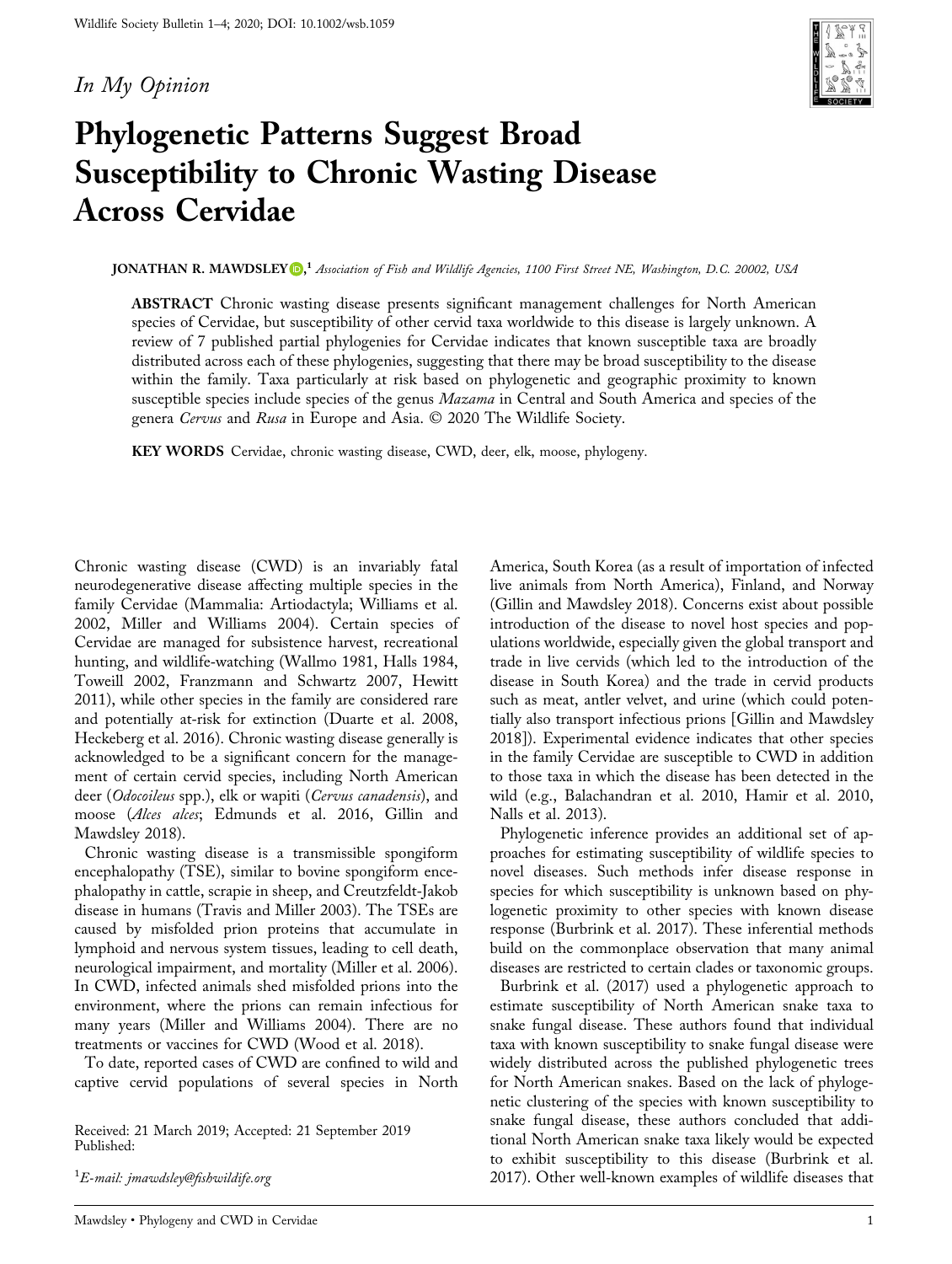are associated with particular clades include rabies in mammals, feline leukopenia in cats, canine parvovirus in dogs, white‐nose syndrome in bats, and amphibian chytrid fungus in frogs.

Application of a similar approach to estimate susceptibility of species of Cervidae to CWD is promising, but is complicated by multiple factors including the lack of a phylogenetic hypothesis that includes all known taxa; lack of agreement on the taxonomic status of certain species and subspecies; and significant lack of agreement regarding the phylogenetic patterns of relationships for certain taxa in the multiple partial phylogenies of this family that have been published to date (Heckeberg et al. 2016). Phylogenetic estimation of CWD susceptibility within Cervidae is a less complex analytical problem than estimation of susceptibility of snakes in eastern North America to snake fungal disease, given the smaller number of taxa involved. The total number of species of Cervidae worldwide (55; Heckeberg et al. 2016) is smaller than the total number of snake taxa in eastern North America (98; Burbrink et al. 2017). We currently have CWD susceptibility information for just 9 of the 55 cervid species (Gillin and Mawdsley 2018). With this smaller number of taxa, well-known descriptive phylogenetic statistics such as the consistency index and retention index (Farris 1989) can be applied to provide an initial estimate of the degree to which CWD susceptibility is clustered on the phylogeny of Cervidae.

# METHODS

For this analysis, I used 3 complementary approaches to examine whether there may be a phylogenetic constraint on CWD susceptibility within Cervidae. All rely on the standard phylogenetic modeling procedure of "mapping" a feature, such as known CWD susceptibility, as a "character" onto the available phylogenies for the family (Lipscomb 1998). The first approach measures the number of independent derivations of this character. Following the arguments of Burbrink et al. (2017), fewer or no independent derivations would indicate phylogenetic clustering of the character in a particular lineage, suggesting the possible presence of a phylogenetic constraint; multiple derivations would suggest a lower degree or absence of phylogenetic constraint. The second approach uses the consistency index of Farris (1989) to

compare the number of observed derivations for the character relative to the minimum possible number of such derivation. Higher values of the consistency index indicate greater congruence between the character and the phylogeny and, therefore, a greater degree of phylogenetic constraint (Lipscomb 1998). The third approach uses the retention index of Farris (1989) to measure the degree to which the distribution of the character reflects patterns of grouping in the phylogeny. Higher values of the retention index indicate a greater degree of phylogenetic clustering of the character in question and, therefore, a greater degree of phylogenetic constraint. Values of the consistency index and retention index both range from 0 to 100 (Farris 1989, Lipscomb 1998). Together, these 3 approaches provide an initial estimation of the degree to which CWD susceptibility may be phylogenetically constrained within Cervidae.

As noted above, there are several published partial phylogenies of Cervidae, which differ in the taxa included, the sequence or other input data used, analytical methods applied, and patterns of phylogenetic relationships recovered. I mapped known CWD susceptibility as a character onto 7 published phylogenies cited by Heckeberg et al. (2016; Table 1). Heckeberg et al. (2016) is the most comprehensive of the published phylogenetic trees and was recreated to illustrate both the phylogenetic position of taxa with known CWD susceptibility as well as the phylogenetic position of cervid taxa on the International Union for the Conservation of Nature (IUCN) Red List (Fig. 1).

## RESULTS

In each of the 7 published phylogenies, taxa with known susceptibility to CWD are distributed across the phylogeny and do not form a monophyletic group, requiring either n‐1 or n‐2 steps (where n is the number of taxa with known CWD susceptibility). This lack of cladistic grouping also is evident in the low reported values for the consistency index (average value of 16.16 across all studies) and retention index (average value of 24.76 across all studies; Table 1).

### DISCUSSION

In each of the 7 reviewed phylogenies, mapping CWD as a character yielded low values of the consistency index and

Table 1. Chronic wasting disease (CWD) susceptibility mapped as a character to 7 published phylogenies of Cervidae: number of steps, consistency index, and retention index.

| Published cervid phylogeny       | No. of known CWD-susceptible taxa <sup>a</sup> | No. of steps <sup>b</sup> | Consistency index <sup>c</sup> | Retention index <sup>c</sup> |
|----------------------------------|------------------------------------------------|---------------------------|--------------------------------|------------------------------|
| Pitra et al. $(2004)$            |                                                |                           | 14.29                          | 16.67                        |
| Fernandez and Vrba (2005)        |                                                |                           | 16.67                          | 40.00                        |
| Gilbert et al. (2006)            |                                                |                           | 14.29                          | 16.67                        |
| Agnarsson and May-Collado (2008) |                                                |                           | 14.29                          | 16.67                        |
| Hassanin et al. (2011)           |                                                |                           | 14.29                          | 16.67                        |
| Zhang and Zhang (2012)           |                                                |                           | 25.00                          | 33.33                        |
| Heckeberg et al. (2016)          |                                                |                           | 14.29                          | 33.33                        |

<sup>a</sup> As per Gillin and Mawdsley (2018).

<sup>b</sup> Calculated as per Lipscomb (1998).<br><sup>c</sup> As defined by Farris (1989).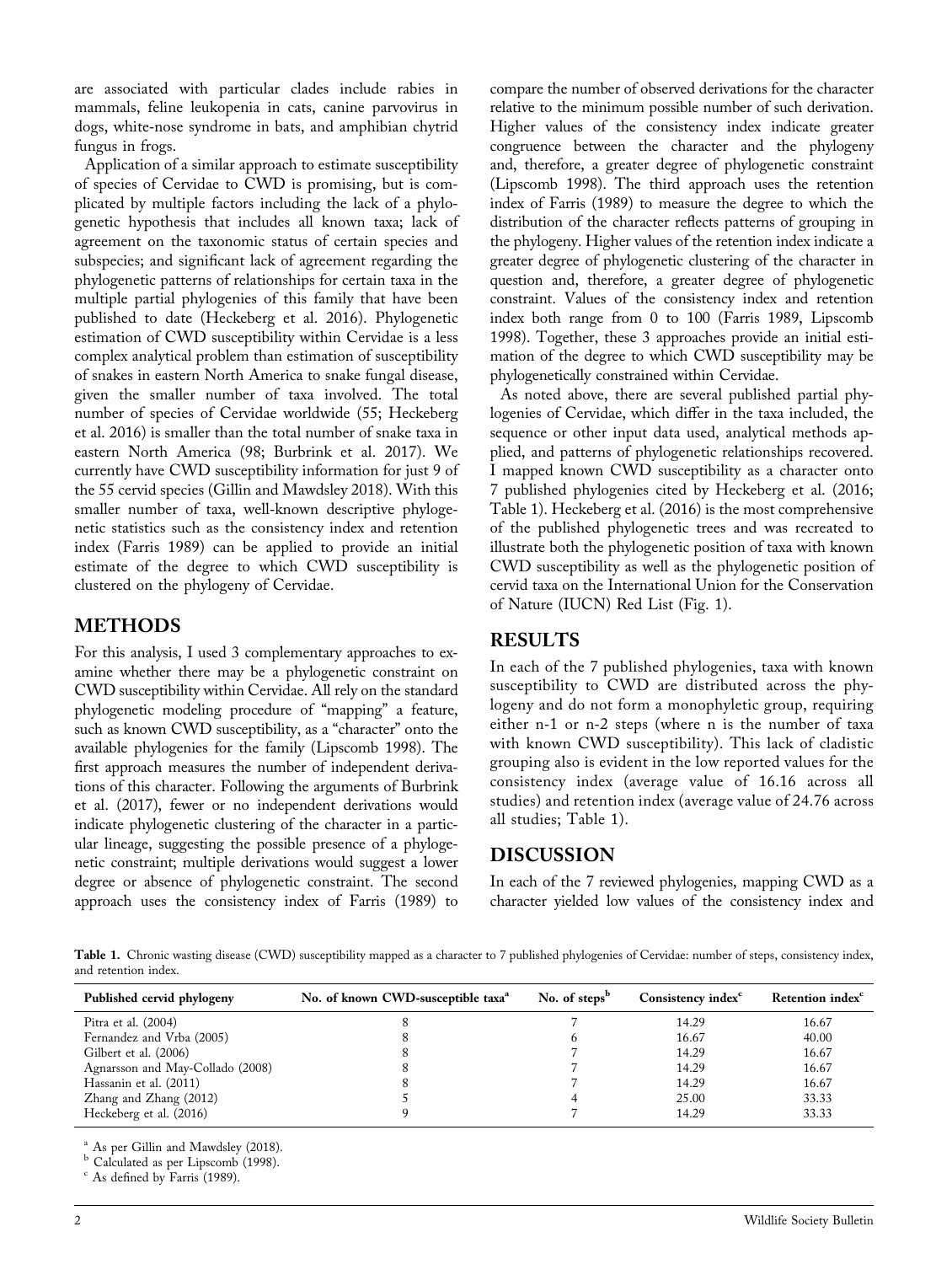

Figure 1. Phylogenetic relationships among genera of Cervidae, redrawn from Heckeberg et al. (2016). Genera containing ≥1 species with known susceptibility to chronic wasting disease (CWD) are indicated by solid arrows; genera containing ≥1 species on the International Union for Conservation of Nature Red List are indicated by open circles. Three genera, Mazama, Pudu, and Hippocamelas, are polyphyletic in the phylogeny of Heckeberg et al. (2016).

retention index, indicating a consistent lack of phylogenetic grouping of the CWD‐susceptible taxa within these 7 published phylogenies of Cervidae. These consistent findings across published phylogenies suggest that susceptibility to CWD is probably not phylogenetically constrained within Cervidae. Following the arguments advanced by Burbrink et al. (2017), additional species within this family are likely susceptible to the causative agent of the disease. In the 7 published phylogenetic studies, the CWD‐susceptible species never form a distinct monophyletic group and are widely separated and dispersed across the published phylogenetic trees. In all cases, the minimum‐sized monophyletic group that would include all of the known CWD‐susceptible species is coextensive with the family Cervidae. Taken together, these findings suggest that there may be broad susceptibility to CWD across the entire family Cervidae.

Published phylogenies also can be used to estimate which of the other taxa within Cervidae are at greatest risk for acquiring CWD, again based on the phylogenetic proximity of taxa with unknown susceptibility to CWD to taxa with known susceptibility. In the phylogeny of Heckeberg et al. (2016), the 2 North American deer in the genus Odocoileus (both of which are highly susceptible to CWD; Williams et al. 2002) nest within a larger clade consisting of Central and South American species of the brocket deer genus Mazama. This latter clade includes 5 species considered to be at elevated risk of extinction by the IUCN, and whose

geographic distributions overlap those of ≥1 Odocoileus species (Allen 1915, Duarte et al. 2008, Abril et al. 2010). Based on phylogenetic proximity and the geographic overlap with species having known susceptibility to CWD, these Mazama species may be at elevated risk for CWD transmission, and every effort should be made to prevent the introduction of CWD into areas occupied by these deer species. Likewise, *C. canadensis*, a species highly susceptible to CWD, nests within a larger clade containing species of the genera Cervus and Rusa (Heckeberg et al. 2016). This larger clade contains 5 species in these 2 genera that are considered to be at elevated risk of extinction by the IUCN. As with the species of *Mazama*, these species of *Cervus* and Rusa also may be at elevated risk for CWD transmission; therefore, every effort should be taken to prevent the introduction of CWD into areas occupied by these species.

#### ACKNOWLEDGMENTS

I thank J. Fischer of the Southeastern Cooperative Wildlife Disease Study at the University of Georgia and C. Gillin of the Oregon Department of Fish and Wildlife for reviewing the manuscript prior to submission, and the Associate Editor and reviewer for their comments on the manuscript following submission. The author declares no conflict of interests.

### LITERATURE CITED

- Abril, V. V., E. A. G. Carnelossi, S. Gonzalez, and J. M. B. Duarte. 2010. Elucidating the evolution of the red brocket deer Mazama americana complex (Artiodactyla: Cervidae). Cytogenetic and Genome Research 128:177–187.
- Agnarsson, I., and L. J. May‐Collado. 2008. The phylogeny of Cetartiodactyla: the importance of dense taxon sampling, missing data, and the remarkable promise of cytochrome b to provide reliable species‐level phylogenies. Molecular Phylogenetics and Evolution 48:964–985.
- Allen, J. A. 1915. Notes on American deer of the genus Mazama. Bulletin of the American Museum of Natural History 34:521–553.
- Balachandran, A., N. P. Harrington, J. Algire, A. Soutyrine, T. R. Spraker, M. Jeffrey, L. González, and K. O'Rourke. 2010. Experimental oral transmission of chronic wasting disease to red deer (Cervus elaphus elaphus): early detection and late stage distribution of protease-resistant prion protein. Canadian Veterinary Journal 51:169–178.
- Burbrink, F. T., J. M. Lorch, and K. R. Lips. 2017. Host susceptibility to snake fungal disease is highly dispersed across phylogenetic and functional trait space. Science Advances 2017:e1701387.
- Duarte, J. M. B., S. González, and J. E. Maldonado. 2008. The surprising evolutionary history of South American deer. Molecular Phylogenetics and Evolution 49:17–22.
- Edmunds, D. R., M. J. Kauffman, B. A. Schumaker, F. G. Lindzey, W. E. Cook, T. J. Kreeger, R. G. Grogan, and T. E. Cornish. 2016. Chronic wasting disease drives population decline of white-tailed deer. PLoS ONE 11(8):e0161127.
- Farris, J. S. 1989. The retention index and the rescaled consistency index. Cladistics 5:417–419.
- Fernandez, M. H., and E. S. Vrba. 2005. A complete estimate of the phylogenetic relationships in Ruminantia: a dated species‐level supertree of the extant ruminants. Biological Reviews 80:269–302.
- Franzmann, A. W., and C. C. Schwartz, editors. 2007. Ecology and management of the North American moose. Second edition. University Press of Colorado, Boulder, USA.
- Gilbert, C., A. Ropiquet, and A. Hassanin. 2006. Mitochondrial and nuclear phylogenies of Cervidae (Mammalia: Ruminantia): systematics, morphology, and biogeography. Molecular Phylogenetics and Evolution 40:101–117.
- Gillin, C. M., and J. R. Mawdsley, editors. 2018. AFWA technical report on best management practices for prevention, surveillance, and